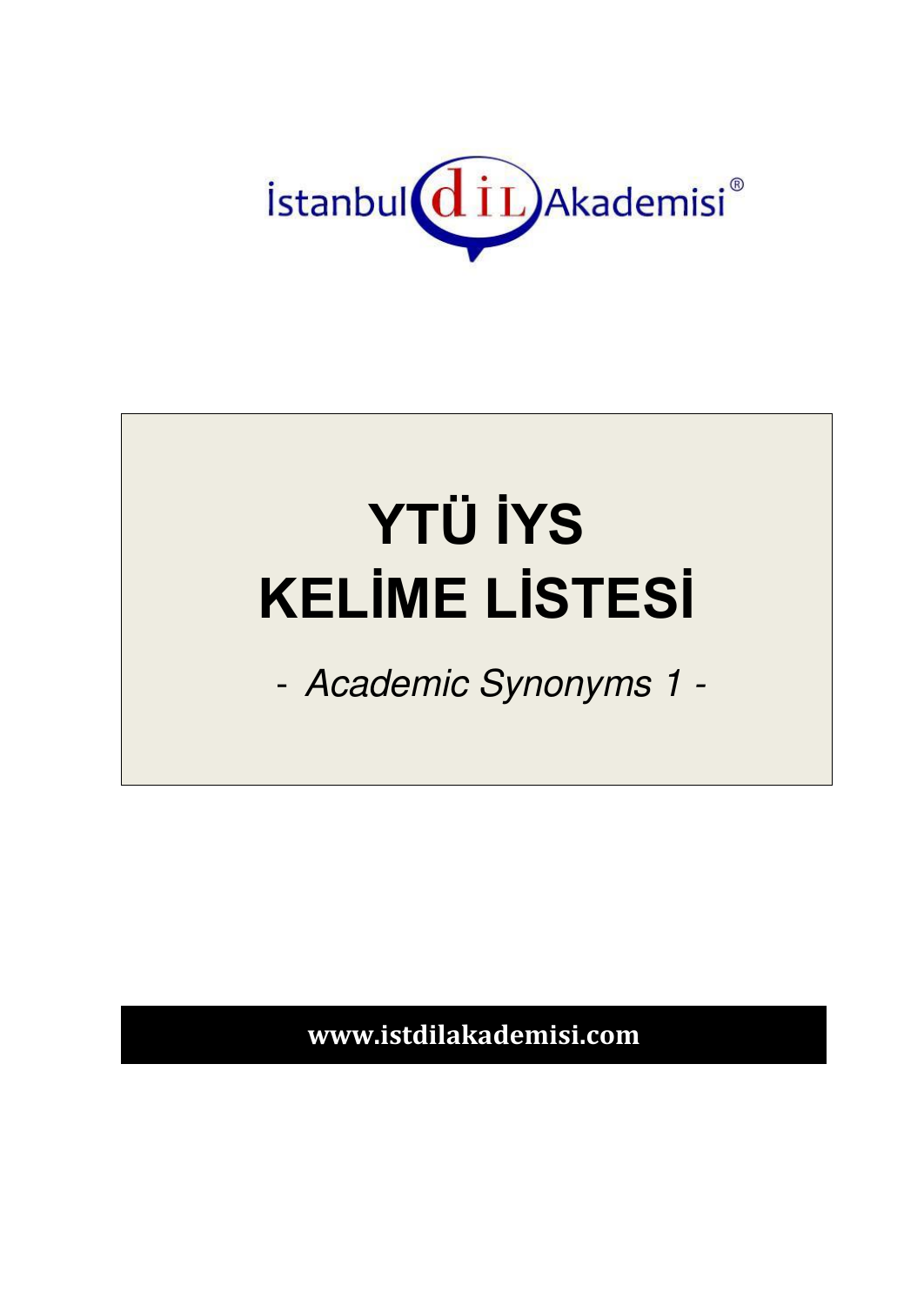## $i$  S T A N B U L D İ L A K A D E M İ S İ **Academic Synonyms & Exercises – SET**  1

| başlangıçta,                                       |                    | nihayet,                |  | ilişkin, ilgili,       |  | rağmen          |  | oysa,                       |      | -den dolayı,                 |
|----------------------------------------------------|--------------------|-------------------------|--|------------------------|--|-----------------|--|-----------------------------|------|------------------------------|
| ilk olarak                                         |                    | sonunda                 |  | hakkında               |  | despite         |  | halbuki                     |      | sonucunda                    |
| firstly                                            |                    | finally                 |  | about                  |  | in spite of     |  | whereas                     |      | as a result of               |
| initially                                          |                    | eventually              |  | regarding              |  | notwithstanding |  | while                       |      | because of                   |
| originally                                         |                    | ultimately              |  | concerning             |  | although        |  | whilst                      |      | due to                       |
| at the beginning                                   |                    | at last                 |  | relating to            |  | even though     |  |                             |      | owing to                     |
|                                                    |                    | lastly                  |  | as to                  |  | though          |  |                             |      | on account of                |
|                                                    |                    | in the end              |  |                        |  |                 |  |                             |      | in consequence of            |
| <b>İSTANBUL DİL AKADEMİSİ</b>                      |                    |                         |  |                        |  |                 |  |                             |      |                              |
| bundan dolayı,                                     |                    | ayrıca,                 |  | bakmaksızın,           |  | ancak,          |  | vasıtasıyla,                |      | bakımından,                  |
| bu nedenle                                         |                    | ilaveten                |  | dikkate                |  | fakat, ama      |  | sayesinde                   |      | açısından                    |
| therefore                                          |                    | also                    |  | almaksızın             |  | but             |  |                             |      |                              |
| hence                                              |                    | further                 |  | regardless of          |  |                 |  | through<br>by means of      |      | as regards<br>in terms of    |
| accordingly                                        |                    |                         |  | irrespective of        |  | yet<br>though   |  | thanks to                   |      |                              |
| SO.                                                |                    | moreover<br>what's more |  | no matter              |  | however         |  | via                         |      | concerning<br>with regard to |
| consequently                                       |                    | additionally            |  |                        |  | nevertheless    |  | by virtue of                |      | with reference to            |
| hereby                                             |                    | in addition             |  |                        |  | nonetheless     |  | by way of                   |      | with respect to              |
|                                                    |                    | besides                 |  |                        |  |                 |  |                             |      | regarding                    |
|                                                    |                    |                         |  |                        |  |                 |  |                             |      |                              |
| <u>-e göre</u>                                     |                    | -nin tersine,           |  | -e kadar               |  | -nin yanısıra,  |  | -den önce                   |      | -den sonra                   |
|                                                    |                    | aksine                  |  |                        |  | ek olarak       |  |                             |      |                              |
| according to<br>in accordance                      |                    |                         |  | until<br>till          |  |                 |  | before                      |      | after                        |
| with                                               |                    | contrary to             |  |                        |  | as well as      |  | prior to                    |      | following                    |
| in agreement                                       |                    | in opposition to        |  | up to<br>through       |  | in addition to  |  | previous to<br>earlier than |      | subsequent to                |
| with                                               |                    | unlike                  |  | as late as             |  | besides         |  |                             |      |                              |
|                                                    |                    | in contrast to          |  |                        |  |                 |  |                             |      |                              |
| <b>ISTANBUL DILAKADE</b><br>İSTANBUL DİL AKADEMİSİ |                    |                         |  |                        |  |                 |  |                             |      |                              |
|                                                    |                    |                         |  |                        |  |                 |  |                             |      |                              |
| bu sırada,                                         | NBUL DİL AKADEMİSİ | örneğin                 |  | <u>zar zor,</u>        |  | haklı,          |  | mükemmel,                   |      | sadık, vefalı                |
| bu arada                                           | <b>STA</b>         | for example             |  | güçlükle               |  | doğru           |  | harika                      | Misi | fair                         |
| in the meantime                                    |                    | for instance            |  | hardly                 |  | right           |  | marvelous                   |      | just                         |
| meanwhile                                          |                    | such as                 |  | scarcely               |  | justifiable     |  | excellent                   |      | faithful                     |
|                                                    |                    | e.g.                    |  | barely                 |  | justified       |  | perfect                     |      |                              |
|                                                    |                    |                         |  |                        |  |                 |  | wonderful                   |      |                              |
| mutlu,                                             |                    | mutsuz,                 |  | tetikte,               |  | tartışmak,      |  | magnificent                 |      | sert,                        |
| memnun                                             |                    | üzüntülü                |  | dikkatli               |  | çekişmek        |  | fabulous                    |      | şiddetli, katı               |
|                                                    |                    |                         |  |                        |  |                 |  | spectacular                 |      | strict                       |
| happy                                              |                    | sad                     |  | alert                  |  | argue           |  | stunning                    |      | harsh                        |
| pleased                                            |                    | unhappy                 |  | cautious               |  | dispute         |  | brilliant                   |      | rigid                        |
| delighted                                          |                    | miserable               |  | wary                   |  | quarrel         |  | splendid                    |      | severe                       |
| content                                            |                    | gloomy                  |  | watchful               |  | conflict        |  | outstanding                 |      | stiff                        |
| glad                                               |                    |                         |  | vigilant               |  | debate          |  | astounding                  |      | drastic                      |
|                                                    |                    |                         |  | İSTANBUL DİL AKADEMİSİ |  |                 |  |                             |      |                              |
| düzenlemek                                         |                    | güvence                 |  | carpisma               |  | abartmak        |  | yatırım                     |      | icat, bulus                  |
| regulate                                           |                    | guarantee               |  | crash                  |  | exaggerate      |  | yapmak                      |      | invention                    |
| control                                            |                    | assurance               |  | collision              |  | overstate       |  | invest in                   |      | discovery                    |
| adjust                                             |                    | promise                 |  | impact                 |  | overstress      |  | fund                        |      | creation                     |

 **www.istdilakademisi.com**  Sınavınıza UZMANLARI ile Hazırlanın!